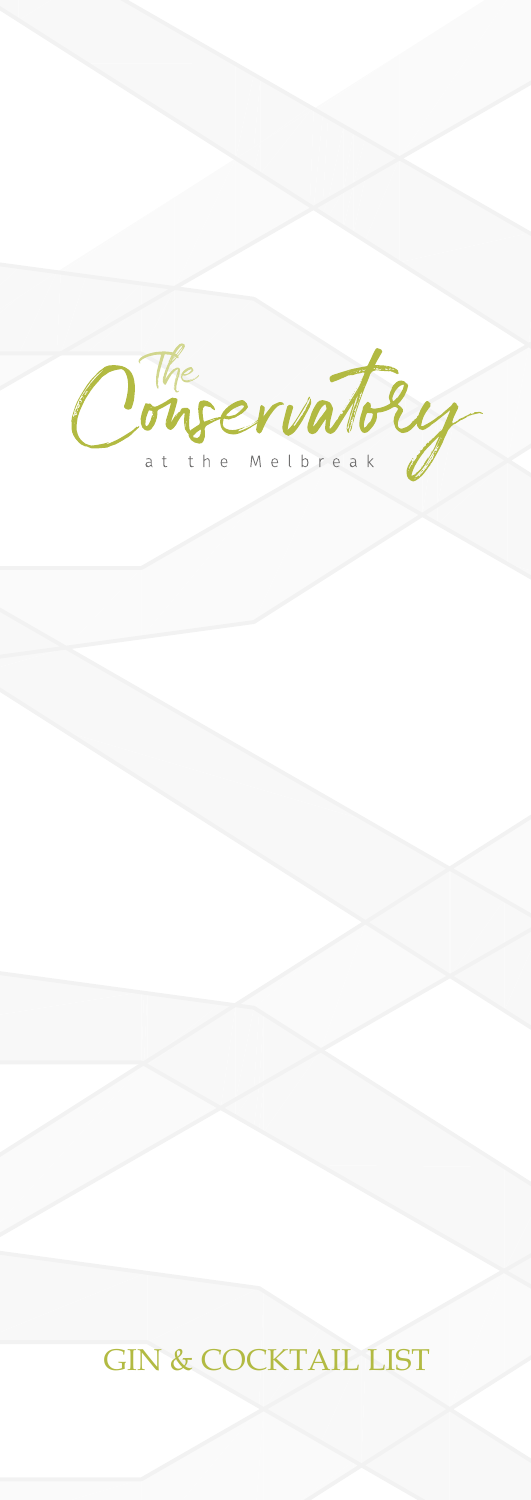| <b>GIN SELECTION</b>                                                                                                                                                                                                                               | 25ml |
|----------------------------------------------------------------------------------------------------------------------------------------------------------------------------------------------------------------------------------------------------|------|
| Gordon's Gin<br>The UK's No.1 gin - the perfect combination of pure<br>distilled grain spirit and rich botanicals.<br>Premium Indian or Light Tonic - Lemon                                                                                        | 3.50 |
| <b>Bombay Sapphire</b><br>Fresh citrus and juniper flavours combined with an<br>elegant light spicy finish.<br>Indian Tonic - Lime                                                                                                                 | 3.75 |
| Silent Pool<br>Soft, dry, juniper, slight sweetness and citrus fruits<br>taste with a long lasting and dry finish.<br>Indian Tonic - Orange                                                                                                        | 3.25 |
| <b>Boodles Mulberry</b><br>The taste combines delicate mulberries with notes<br>of raspberry and currant to create a sweet and<br>subtle medley.<br>Premium or Light Tonic - Orange                                                                | 3.75 |
| Puerto de Indias<br>Beginning intense aromas of strawberry and juniper<br>on the nose, the taste of strawberry is subtle and there<br>are delicate touches of liquorice and gentle citrus.<br>Premium or Light Tonic - Strawberry & Cinnamon Stick | 3.25 |
| <b>Hendricks</b><br>Infused with the remarkable Rosa Damascena and<br>specially selected cucumbers from the finest producers.<br>Indian Tonic - Cucumber                                                                                           | 3.95 |
| <b>Brockman's</b><br>The more traditional notes of gin are combined with a<br>refreshing influence of citrus and aromatic wild berries.<br>Lemon Tonic - Blueberries                                                                               | 3.75 |
| <b>Isle of Harris Gin</b><br>Refreshing gin with good balance between the bitter<br>juniper and pine and the sweet fruit flavours of mango,<br>grapefruit and orange.<br>Indian Tonic - Grapefruit                                                 | 4.25 |
| Monkey 47<br>47 hand-picked botanicals, blended with extremely soft<br>spring water, give Monkey 47 Schwarzwald Dry Gin its<br>unrivaled complexity and quality.<br>Premium or Light Tonic - Lime                                                  | 4.25 |
| WHITLEY NEILL GIN                                                                                                                                                                                                                                  | 25ml |
| Whitley Neill Rhubarb & Ginger<br>Rhubarb adds a tart edge whilst the ginger extract<br>warms the palate for a full-bodied finish.                                                                                                                 | 3.75 |

*Ginger Ale – Lime*

# Whitley Neill Raspberry 3.75

Distinct initial blood orange flavour. Pleasant sweetness that balances the bitter citrus flavours. Lasting orange and juniper finish with a bit of spice. *Mediterranean Tonic – Orange*

# MALFY GIN

# Con Limone 3.95

Delectable Italian sun-ripened lemons and Amalfi lemon peel with fine botanicals and handpicked juniper. *Light Tonic – Thyme*

# Con Arancia 3.95

Italian oranges combined with a selection of ripe Sicilian blood oranges blended with the finest botanicals and handpicked juniper. *Mediterranean Tonic – Orange*

#### LOCALLY PRODUCED GIN 25ml

# Bedrock 3.75

Refreshing citrus character and unique blend of botanicals distilled with Cumbrian kiln dried oak bark. *Light Tonic – Thyme*

# Lakes Distillery 3.95

The Lakes Gin is our classic artisan gin with delicate floral notes and vibrant citrus. Easy drinking and refreshing! *Indian Tonic – Cucumber*

| Lakes Elderflower Gin Liqueur                         | 3.95 |
|-------------------------------------------------------|------|
| With abundant notes of elegant elderflower, this is a |      |
| delicately fragrant and uplifting liqueur.            |      |
| Indian or Light Tonic – No garnish reguired           |      |
|                                                       |      |

# Lakes Pink Grapefruit Gin 3.95

Distinctively zesty pink grapefruit vigour meets the resounding juniper notes of The Lakes Gin. *Mediterranean Tonic – No garnish required*

#### NON ALCOHOLIC GIN 50ml

### Seedlip Spice 94 3.95 A rich and aromatic blend of spices, peels and barks. *Lemon Tonic – Cinnamon*

# Seedlip Grove 42 3.95 A complex and zesty blend of citrus and fragrant spice. *Lemon Tonic – Orange*

# FEVER TREE MIXERS

Premium Indian Tonic, Refreshingly Light Tonic, Mediterranean Tonic, Elderflower Tonic, Ginger Ale

# **GARNISHES**

Lemon, Lime, Orange, Thyme, Cucumber, Frozen Berries, Strawberries, Cinnamon Stick

*Check with your bartender for our speciality gin or cocktail of the week.*

25ml